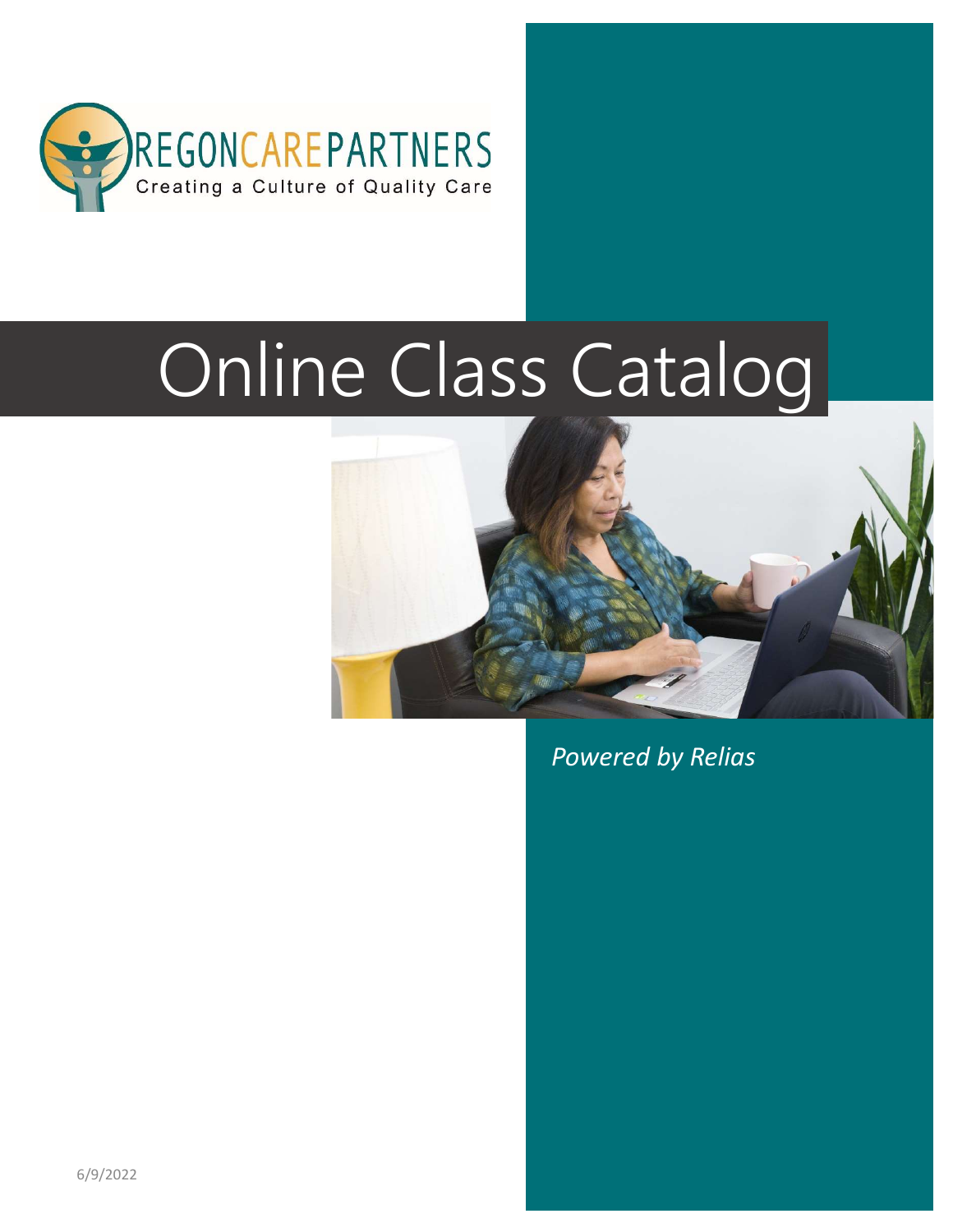#### ABOUT OREGON CARE PARTNERS

Established in 2014, Oregon Care Partners' mission is to help professional and family caregivers improve the lives and care for aging Oregonians by providing access to no-cost, high quality trainings in all corners of the state. Funded by the State of Oregon, Oregon Care Partners offers trainings in collaboration with many statewide long-term care and non-profit organizations who share a vision and concern for the quality of life and care of aging Oregonians. These partnerships, pooled resources and expertise allow us to reach more caregivers than a single organization could reach alone.

For more information, please visit OregonCarePartners.com.

#### HOW TO REGISTER

Anyone living or working in Oregon can create an account and register for Oregon Care Partners' in-person, webinar and online classes. Trainings have been designed specifically to support family caregivers and care professionals who provide care, services, support, and resources to older adults through state, local and private long-term care and health systems including first responders.

Please register at OregonCarePartners.com.

For assistance, please call our Support Team at 1-800-930-6851 toll free or email us at info@oregoncarepartners.com.

#### CONTINUING EDUCATION UNIT CREDITS (CEUS)

Oregon Care Partners is an automatically approved sponsor for Assisted Living and endorsed Memory Care administrator and Adult Foster Home Aging and People with Disabilities, Adult Mental Health, and Developmental Disability provider credits by the Oregon Department of Human Services, Safety, Oversight, and Quality Unit.

Oregon Care Partners trainings are approved for Residential Care and Nursing Home administrator credits in accordance with the Oregon Health Licensing rule Chapter 853, Division 50, CEU domains.

If you are unsure whether an Oregon Care Partners class qualifies for CEUs for your license type, please check with your licensing authority for acceptable CEU requirements.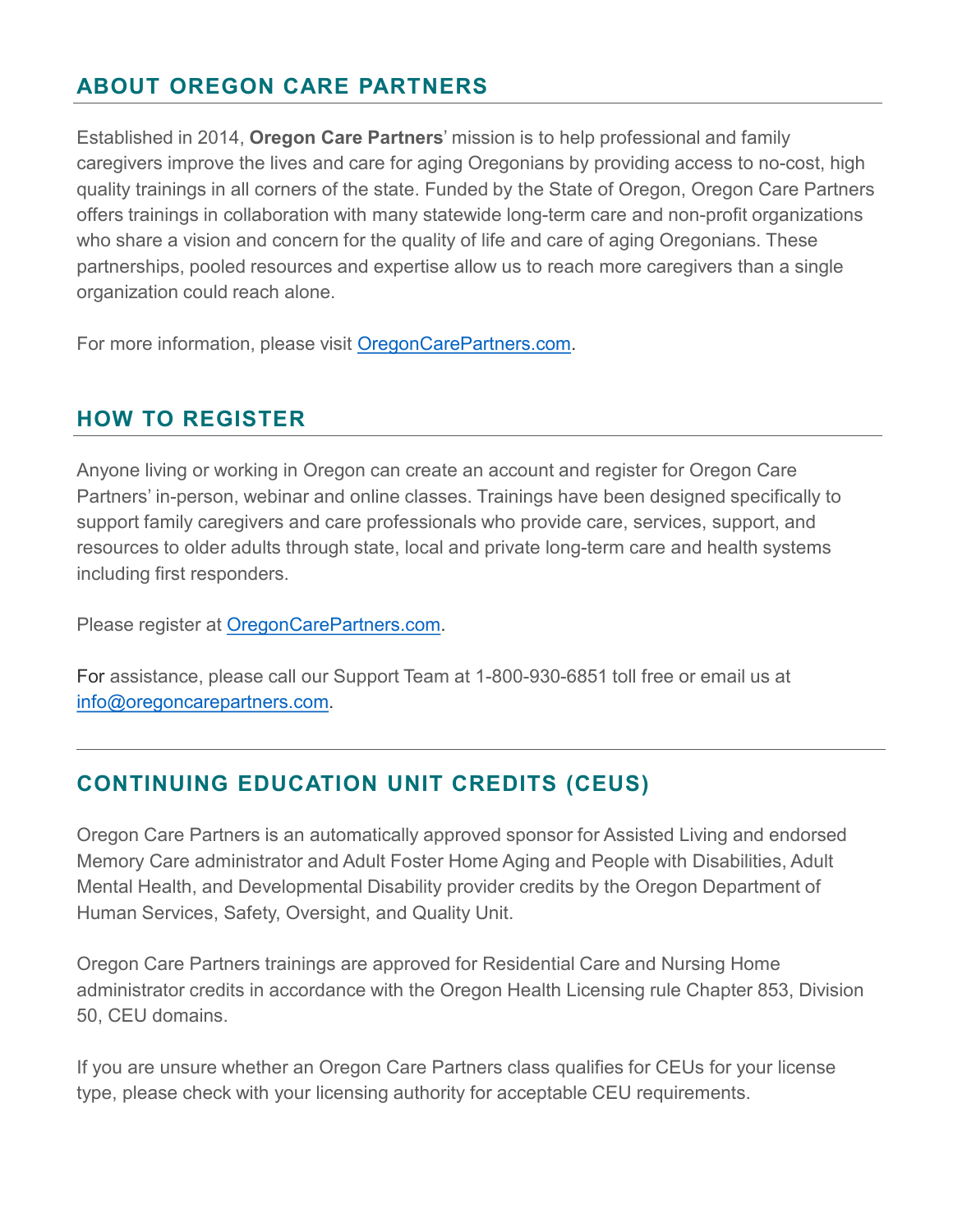|                                                                                           | <b>CLASS TITLE BY TOPIC</b> |                        |
|-------------------------------------------------------------------------------------------|-----------------------------|------------------------|
| <b>Activities for Meaningful Care</b>                                                     | <b>Duration</b>             | <b>CEU<sub>s</sub></b> |
| <b>Activities for People Living with Dementia</b>                                         | 1 hour                      | 1.0                    |
| <b>Activities: Where the Action Is</b>                                                    | 30 min                      | 0.5                    |
| Alzheimer's Disease and Related Disorders: Activities                                     | 1 hour                      | 1.0                    |
| Alzheimer's Disease and Related Disorders: Psychosocial Care                              | 1 hour                      | 1.0                    |
| Alzheimer's and Dementia: Positive Approach to Care ®/Teepa<br>Snow                       |                             |                        |
| The Art of Caregiving                                                                     | 2 hours                     | 2.0                    |
| <b>Challenging Behaviors in Dementia Care</b>                                             | 2.5 hours                   | 2.5                    |
| <b>Creating Quality of Life in Dementia Care</b>                                          | 2.5 hours                   | 2.5                    |
| The Journey of Dementia                                                                   | 3 hours                     | 3.0                    |
| Living at Home with Mid to Later Stage Dementia                                           | 1.5 hours                   | 1.5                    |
| Progression of Dementia: Seeing GEMS® Not Just Loss                                       | 2 hours                     | 2.0                    |
| <b>Teepa Snow: Meaningful Activities</b>                                                  | $15 \text{ min}$            | 0.25                   |
| <b>Teepa Snow: Music</b>                                                                  | $15 \text{ min}$            | 0.25                   |
| Teepa Snow: Seeing it from the Other Side Chapter 1:<br>3 Responses to Dementia           | 45 min                      | 0.75                   |
| Teepa Snow: Seeing it from the Other Side Chapter 2:<br><b>The Caregiver Agenda</b>       | $15 \text{ min}$            | 0.25                   |
| Teepa Snow: Seeing it from the Other Side Chapter 3: Normal Aging                         | 1 hour                      | 1.0                    |
| Teepa Snow: Seeing it from the Other Side Chapter 4: What's Not Normal                    | 30 min                      | 0.5                    |
| Teepa Snow: Seeing it from the Other Side Chapter 5: The Right & Left Brain               | 45 min                      | 0.75                   |
| Teepa Snow: Seeing it from the Other Side Chapter 6: Determining Dementia                 | 30 min                      | 0.5                    |
| Teepa Snow: Seeing it from the Other Side Chapter 7: The Umbrella of<br><b>Dementia</b>   | 30 min                      | 0.5                    |
| Teepa Snow: Seeing it from the Other Side Chapter 8: Brain Failure                        | 30 min                      | 0.5                    |
| Teepa Snow: Seeing it from the Other Side Chapter 9: Teepa's GEMS®                        | 30 min                      | 0.5                    |
| Teepa Snow: Seeing it from the Other Side Chapter10:<br><b>Positive Physical Approach</b> | 45 min                      | 0.75                   |
| Teepa Snow: Seeing it from the Other Side Chapter 11:<br>Hand-under-Hand Technique        | 30 min                      | 0.5                    |
| Teepa Snow: Seeing it from the Other Side Chapter 12:<br><b>Thrive to Survive</b>         | 45 min                      | 0.75                   |
| Teepa Snow: Seeing it from the Other Side Chapter 13:<br><b>Changing Habits</b>           | 45 min                      | 0.75                   |
| <b>OregonCarePartners.com</b>                                                             |                             |                        |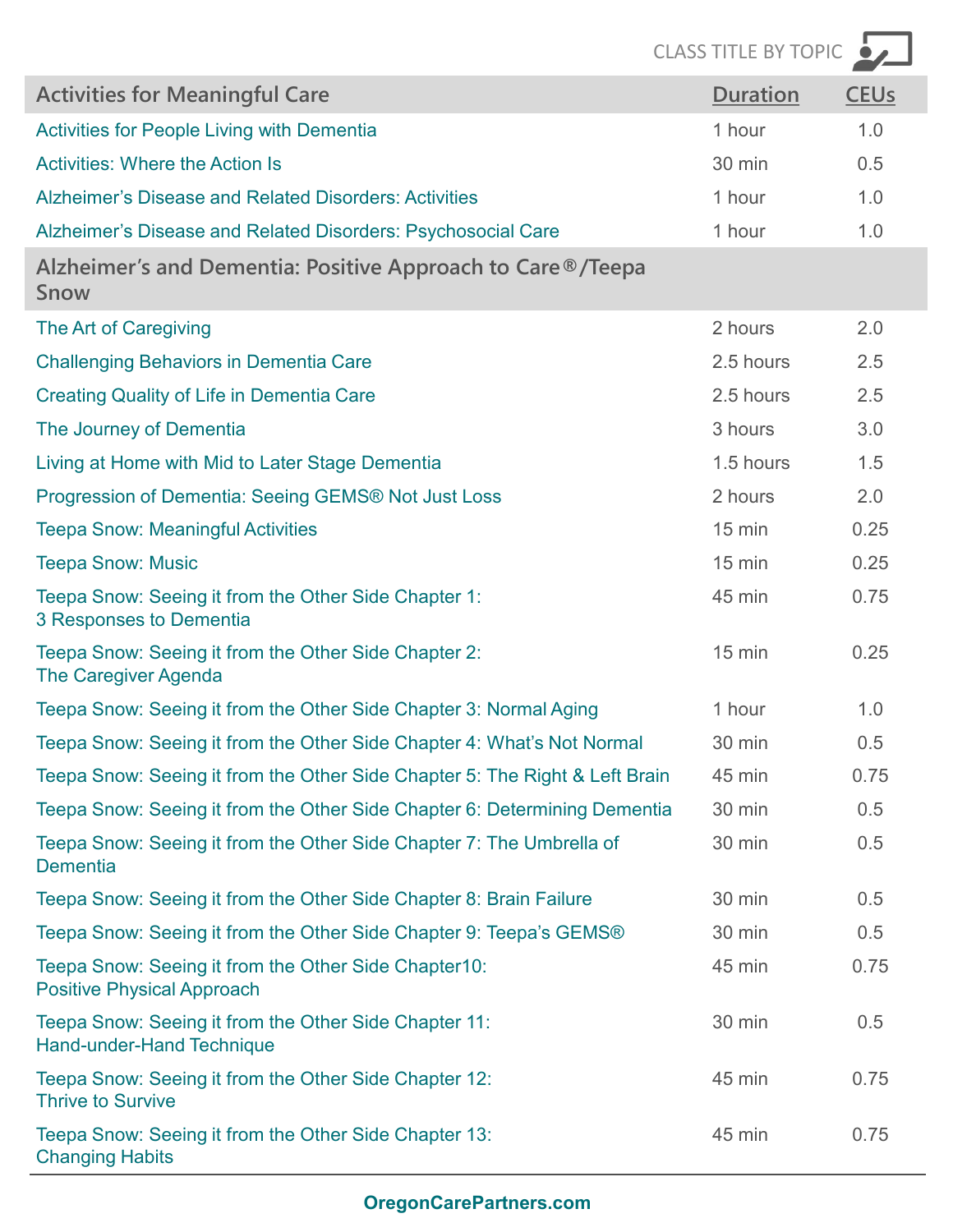| <b>CLASS TITLE BY TOPIC</b>                                                          |                  |                        |
|--------------------------------------------------------------------------------------|------------------|------------------------|
| Alzheimer's and Dementia: Positive Approach to Care ®/Teepa<br>Snow                  | <b>Duration</b>  | <b>CEU<sub>S</sub></b> |
| Teepa Snow: Seeing it from the Other Side Chapter 14:<br>Eating with Hand-under-Hand | $15 \text{ min}$ | 0.25                   |
| Teepa Snow: Seeing it from the Other Side Chapter 15: Challenging Behaviors          | 30 min           | 0.5                    |
| <b>Care for the Caregiver</b>                                                        |                  |                        |
| Dementia Care: Caregiver Self-Care                                                   | $10 \text{ min}$ | 0.1                    |
| <b>Stress Management for the Caregiver</b>                                           | 1 hour           | 1.0                    |
| <b>Challenging Behaviors</b>                                                         |                  |                        |
| Alzheimer's Disease and Related Disorders: Behavior and ADL Management               | 1 hour           | 1.0                    |
| Alzheimer's Disease and Related Disorders: Behavior Management                       | 1 hour           | 1.0                    |
| Caring for Persons with Dementia - Behaviors and Communication                       | 1 hour           | 1.0                    |
| <b>Client Rights &amp; Ethics</b>                                                    |                  |                        |
| Alzheimer's Disease and Related Disorders: Family and Ethical Issues                 | 1 hour           | 1.0                    |
| Ethics and the Care of Persons Living with Dementia                                  | 1 hour           | 1.0                    |
| Health Insurance Portability and Accountability Act and Client Rights                | 1 hour           | 1.0                    |
| <b>Protecting Resident Rights in Assisted Living Facilities</b>                      | 1 hour           | 1.0                    |
| <b>Protecting Resident Rights in Nursing Facilities</b>                              | 1 hour           | 1.0                    |
| <b>Communication Strategies</b>                                                      |                  |                        |
| Alzheimer's Disease and Related Disorders: Communication                             | 1 hour           | 1.0                    |
| Be There: People Come First                                                          | 1 hour           | 1.0                    |
| <b>Communication and People with Dementia</b>                                        | 1 hour           | 1.0                    |
| <b>Effective Communication Skills</b>                                                | 1 hour           | 1.0                    |
| <b>Cultural Awareness</b>                                                            |                  |                        |
| <b>Cultural Awareness and the Older Adult</b>                                        | 1 hour           | 1.0                    |
| <b>Cultural Competence and Humility in Palliative Care</b>                           | 1.25 hours       | 1.25                   |
| <b>Respecting Diversity: Residents, Staff and Families</b>                           | 1 hour           | 1.0                    |
| Understanding Cultural Differences in the Senior Population                          | 1 hour           | 1.0                    |
| Working More Effectively with the LGBTQ+ Community                                   | 2 hours          | 2.0                    |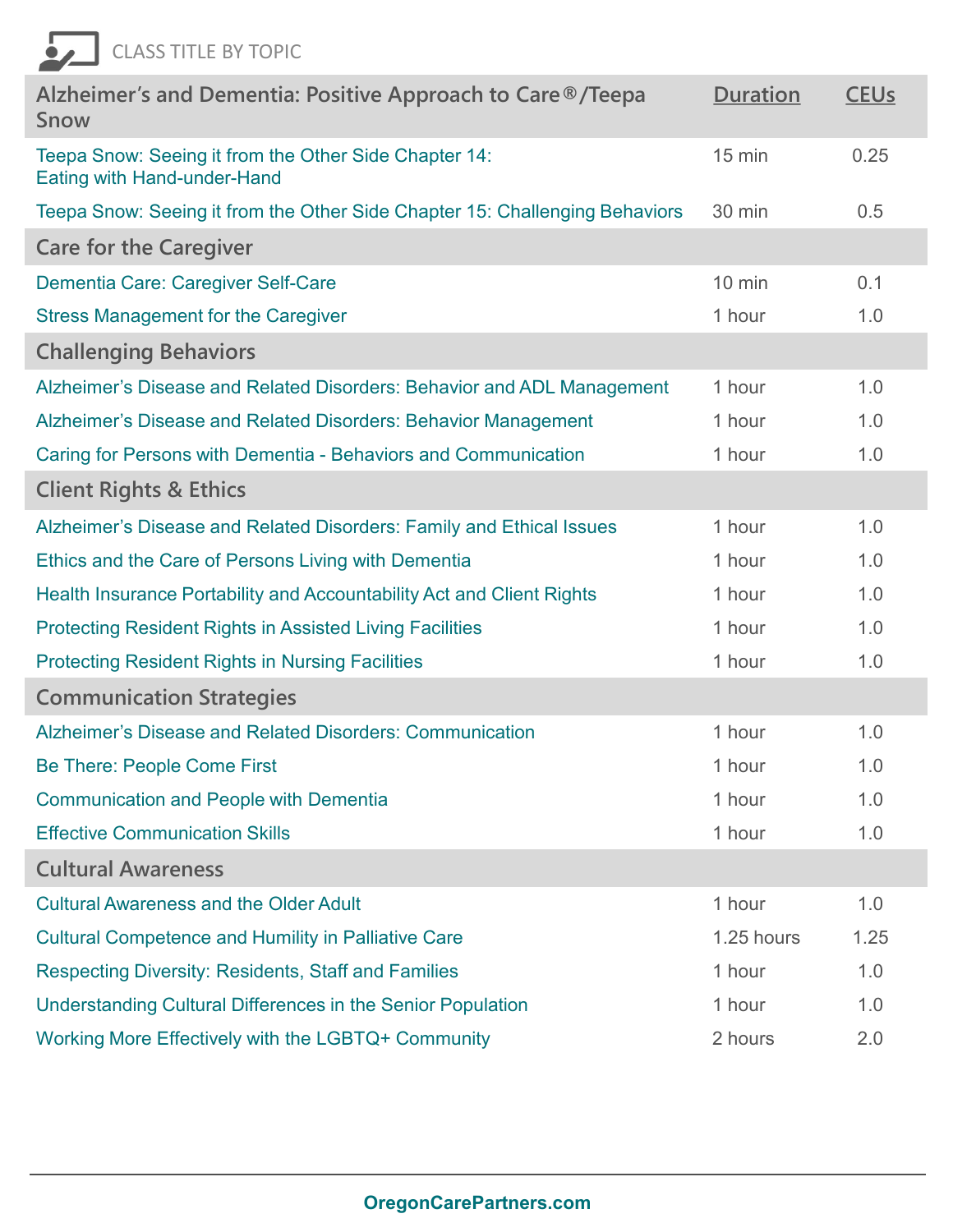| <b>Daily Care</b>                                                     | <b>Duration</b>  | <b>CEU<sub>s</sub></b> |
|-----------------------------------------------------------------------|------------------|------------------------|
| A Day in the Life of Henry: A Dementia Experience                     | $15 \text{ min}$ | 0.25                   |
| Alzheimer's Disease and Related Disorders: Activities of Daily Living | 1 hour           | 1.0                    |
| Assessing and Managing Pain                                           | 1 hour           | 1.0                    |
| <b>Assisting with Personal Care</b>                                   | 1 hour           | 1.0                    |
| Assisting Residents with Activities of Daily Living                   | 2 hours          | 2.0                    |
| <b>Body Systems and the Aging Process</b>                             | 1 hour           | 1.0                    |
| Caring for Persons with Dementia: ADLs, Nutrition and Hydration       | 1 hour           | 1.0                    |
| <b>Common Ambulatory Aids</b>                                         | 1 hour           | 1.0                    |
| <b>Dementia Care: Bathing</b>                                         | 1 hour           | 1.0                    |
| <b>Dementia Care and Co-morbidities</b>                               | 30 min           | 0.5                    |
| <b>Elimination and Toileting</b>                                      | 1 hour           | 1.0                    |
| <b>First Aid</b>                                                      | 30 min           | 0.5                    |
| <b>Encouraging Client Independence</b>                                | 1 hour           | 1.0                    |
| <b>Proper Positioning</b>                                             | 1 hour           | 1.0                    |
| <b>Wheelchairs and Other Ambulatory Aids</b>                          | 1 hour           | 1.0                    |
| Environment                                                           |                  |                        |
| Alzheimer's Disease and Related Disorders: The Physical Environment   | 1 hour           | 1.0                    |
| <b>Environment: Creating a Sense of Calm</b>                          | 1 hour           | 1.0                    |
| <b>Environment: Routines and Consistency for Comfort</b>              | 1 hour           | 1.0                    |
| <b>Elder Abuse Prevention</b>                                         |                  |                        |
| <b>Elder Abuse Prevention, Investigation and Reporting</b>            | 2 hours          | 2.0                    |
| <b>Emergency Preparedness (Professionals)</b>                         |                  |                        |
| <b>Emergency Preparedness Regulations</b>                             | 1.5 hours        | 1.5                    |
| <b>Fire Safety and Emergency Preparedness</b>                         | 2 hours          | 2.0                    |
| Natural Disasters and Workplace Emergencies: An Overview              | 30 min           | 0.5                    |
| <b>Fall Prevention</b>                                                |                  |                        |
| <b>Exercise and Fall Prevention in Seniors</b>                        | 1 hour           | 1.0                    |
| <b>Falls in Assisted Living</b>                                       | 1 hour           | 1.0                    |
| Understanding Falls in the Home                                       | 30 min           | 0.5                    |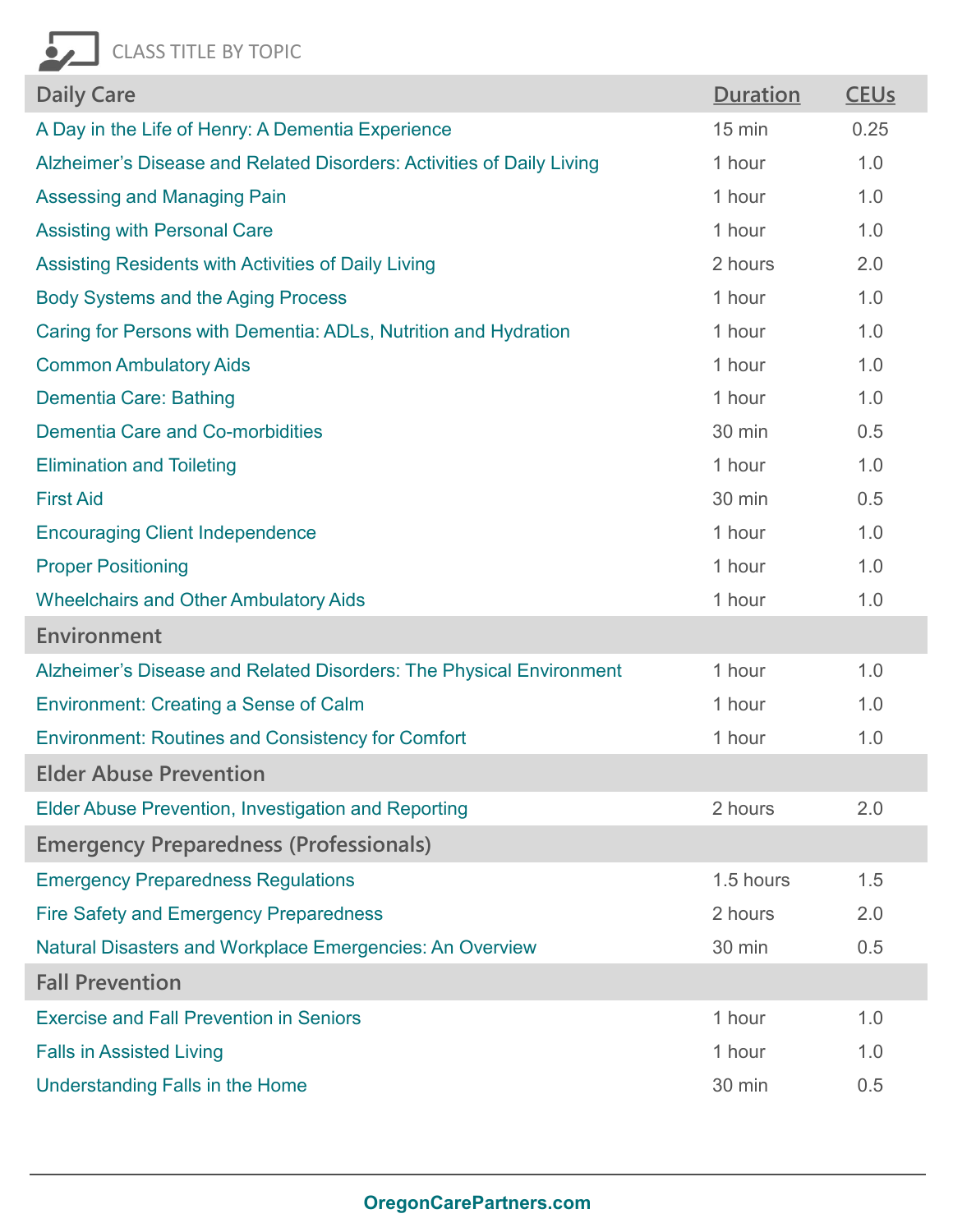|                                                                                               | CLASS TITLE BY TOPIC |             |
|-----------------------------------------------------------------------------------------------|----------------------|-------------|
| <b>Health Service Operations (Professionals)</b>                                              | <b>Duration</b>      | <b>CEUS</b> |
| <b>Monitoring Changes of Condition</b>                                                        | 1 hour               | 1.0         |
| <b>Observation, Reporting and Recording</b>                                                   | 1 hour               | 1.0         |
| <b>Service Plans for Assisted Living Facilities</b>                                           | 1 hour               | 1.0         |
| <b>Infection Prevention and Control</b>                                                       |                      |             |
| <b>Infection Control and Prevention</b>                                                       | 1 hour               | 1.0         |
| <b>Mental Health Care &amp; Trauma Informed Care</b>                                          |                      |             |
| Depression and Suicide in Older Adults                                                        | 1 hour               | 1.0         |
| <b>Older Adults and Behavioral Health Issues</b>                                              | 1.5 hours            | 1.5         |
| <b>Psychosocial Issues</b>                                                                    | 1 hour               | 1.0         |
| <b>Substance Use Disorders and Treatment</b>                                                  | 1 hour               | 1.0         |
| <b>About Trauma Informed Care</b>                                                             | 1 hour               | 1.0         |
| <b>Understanding Mental Illness</b>                                                           | 30 min               | 0.5         |
| <b>Nutrition &amp; Hydration</b>                                                              |                      |             |
| Dementia Care: Nutritional Goals and Approaches                                               | 1 hour               | 1.0         |
| Managing Nutritional Status - Malnutrition and Dehydration                                    | 1 hour               | 1.0         |
| <b>Nutrition &amp; Hydration: Your Responsibilities</b>                                       | 45 min               | 0.75        |
| Nutrition and Hydration at the End of Life                                                    | 45 min               | 0.75        |
| <b>Palliative Care</b>                                                                        |                      |             |
| <b>Advanced Care Skills in Late-Stage Dementia</b>                                            | 2 hours              | 2.0         |
| Care Planning: Preparing for End of Life                                                      | 30 min               | 0.5         |
| Discussions about Grief, Loss, Death and Dying                                                | 1 hour               | 1.0         |
| End of Life Care & Letting Go                                                                 | 2 hours              | 2.0         |
| <b>End of Life Care and Treatments</b>                                                        | 1 hour               | 1.0         |
| End of Life Cultural Considerations: Religion and Spirituality                                | 1.25 hours           | 1.25        |
| Ethical Issues in Effectively Providing LGBTQ-Inclusive Hospice and<br><b>Palliative Care</b> | 1.5 hours            | 1.5         |
| <b>Hospice Care vs. Palliative Care</b>                                                       | 1.5 hours            | 1.5         |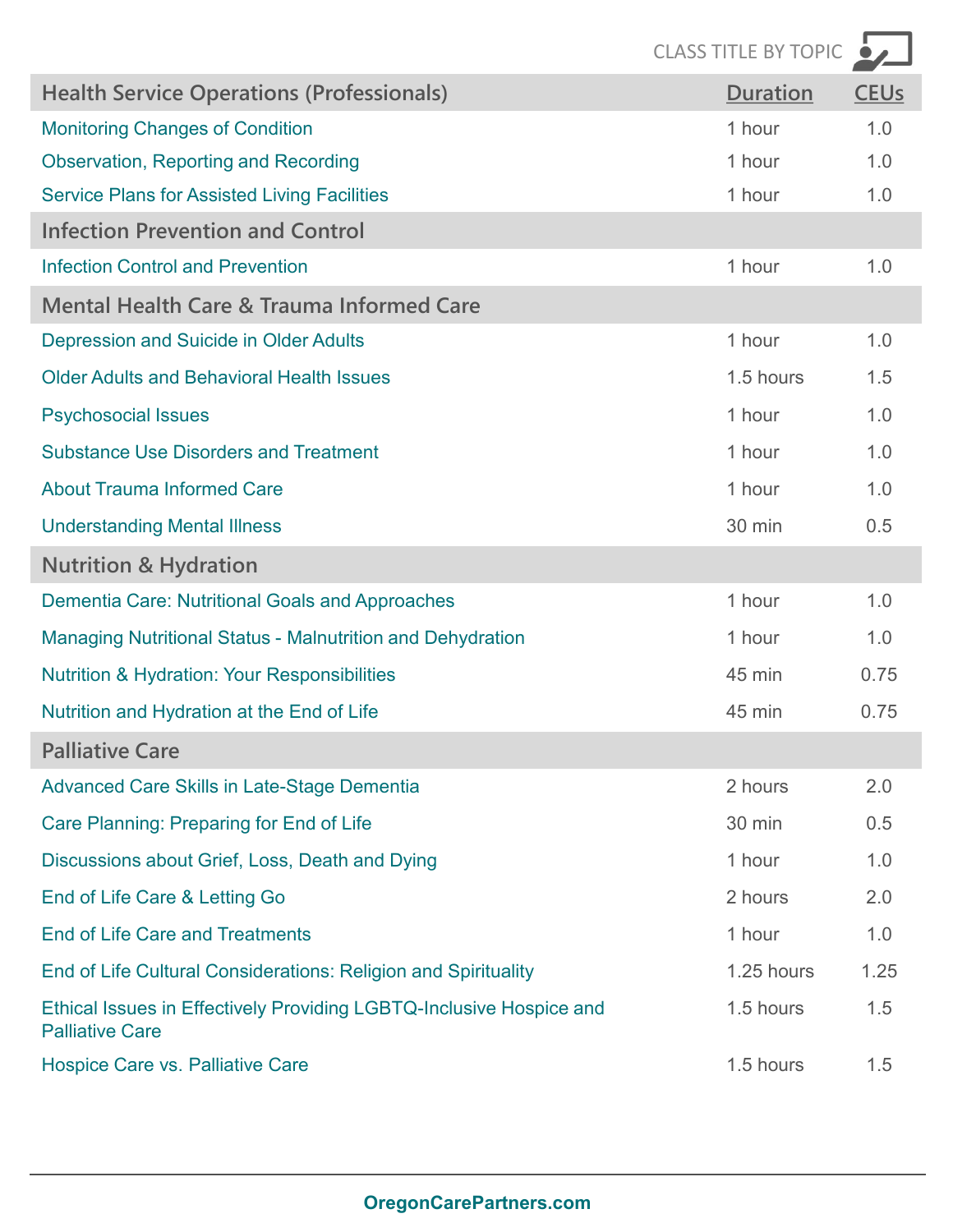| <b>ASS TITLE BY TOPIC</b>                                            |                 |                        |
|----------------------------------------------------------------------|-----------------|------------------------|
| <b>Person-Centered Care</b>                                          | <b>Duration</b> | <b>CEU<sub>s</sub></b> |
| Introduction to Person-Centered Care in Assisted Living              | 1 hour          | 1.0                    |
| Let's Get Real: Being Person-Centered in a Task Oriented World       | 1 hour          | 1.0                    |
| Person-Centered Care Planning for People Living with Dementia        | 1 hour          | 1.0                    |
| <b>Pre-Service Dementia Care Training (Professionals)</b>            |                 |                        |
| Pre-Service Dementia Care Training for Direct Care Staff             | 6 hours         | 6.0                    |
| <b>Safe Medication Management</b>                                    |                 |                        |
| Alzheimer's Disease and Related Disorders: Medical Care              | 1 hour          | 1.0                    |
| <b>Assisting with Medication Administration</b>                      | 1 hour          | 1.0                    |
| Assisting with Self-Administration of Medications: The Basics        | 1 hour          | 1.0                    |
| Assisting with Self-Administration of Medications: Guidelines        | 1 hour          | 1.0                    |
| Assisting with Self-Administration of Medications: Medication Orders | 1 hour          | 1.0                    |
| <b>Basics of Medication Management</b>                               | 1 hour          | 1.0                    |
| <b>Documenting Medications</b>                                       | 1 hour          | 1.0                    |
| <b>Medication Management: PRN Meds</b>                               | 1 hour          | 1.0                    |
| <b>Medications and Dementia</b>                                      | 1 hour          | 1.0                    |
| Polypharmacy, Adverse Drug Reactions, and Drug Calculations          | 1 hour          | 1.0                    |
| <b>Providing Medication Assistance</b>                               | 1 hour          | 1.0                    |
| <b>Safely Monitoring the Medication</b>                              | 1 hour          | 1.0                    |
| <b>Sexuality and Capacity to Consent</b>                             |                 |                        |
| Aging and Sexuality: For LTC Professionals                           | 1.5 hours       | 1.5                    |
| <b>Sexuality and Dementia</b>                                        | 1 hour          | 1.0                    |
| Signs & Symptoms of Alzheimer's and Dementia                         |                 |                        |
| Alzheimer's Disease and Related Disorders: An Overview               | 1 hour          | 1.0                    |
| <b>Dementia Care: Hallucinations and Delusions</b>                   | 1 hour          | 1.0                    |
| Dementia Care: Understanding Alzheimer's Disease                     | 30 min          | 0.5                    |
| Help is Here: When a Resident Has Dementia                           | 3.5 hours       | 3.5                    |
| <b>Understanding Alzheimer's Disease</b>                             | 1 hour          | 1.0                    |
| <b>Understanding Dementia</b>                                        | 1 hour          | 1.0                    |
| <b>Understanding Wandering and Elopement</b>                         | 45 min          | 0.75                   |
| <b>Transitions</b>                                                   |                 |                        |
| <b>Managing Transitions of Care</b>                                  | 1 hour          | 1.0                    |
| OregonCarePartners.com                                               |                 |                        |

#### OregonCarePartners.com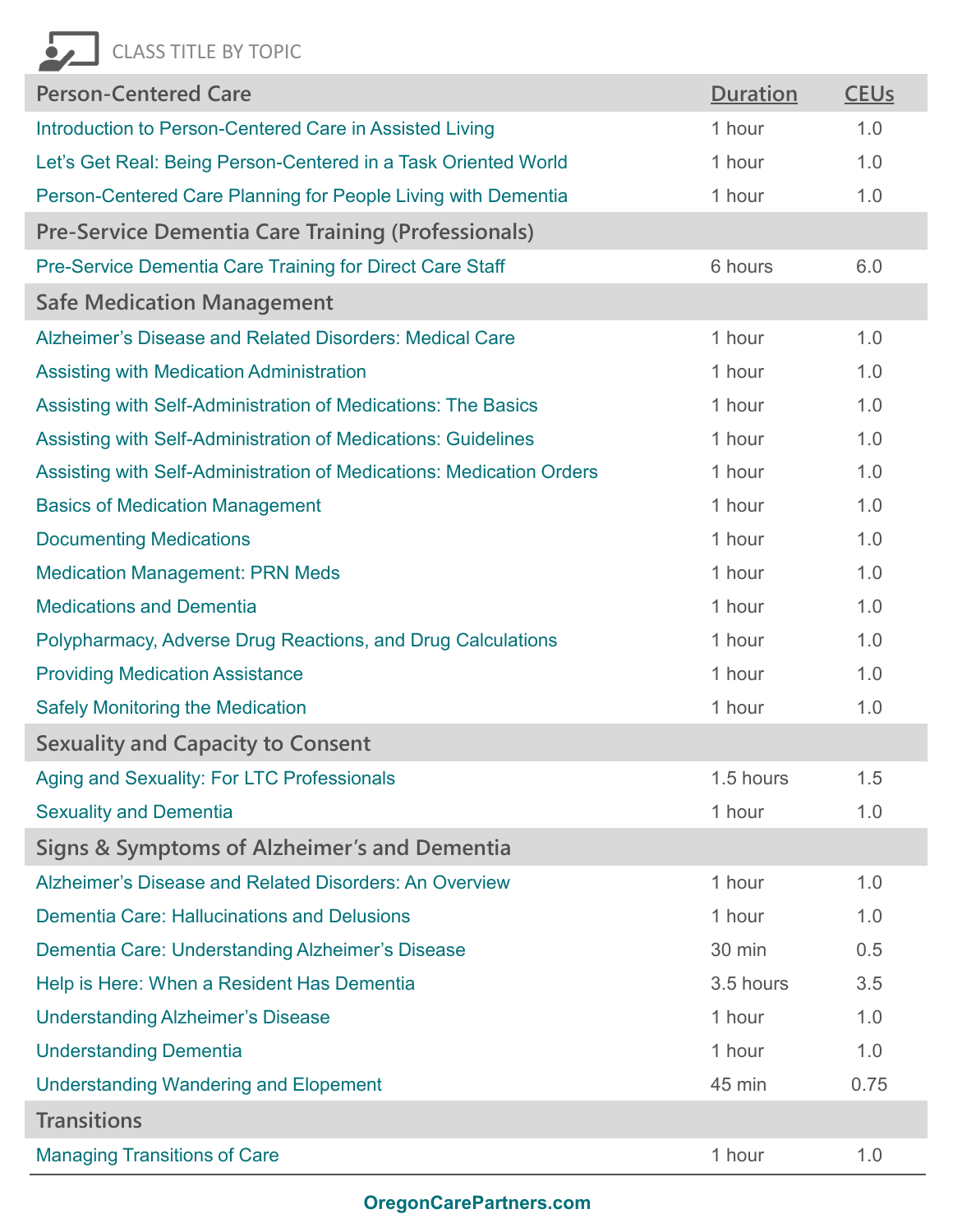

## SUGGESTED TRAINING PLANS

| <b>SUGGESTED TRAINING PLANS</b>                                                               |                  |                        |
|-----------------------------------------------------------------------------------------------|------------------|------------------------|
| <b>Diversity and Inclusion</b>                                                                | <b>Duration</b>  | <b>CEU<sub>s</sub></b> |
| <b>Cultural Awareness and the Older Adult</b>                                                 | 1 hour           | 1.0                    |
| <b>Cultural Competence and Humility in Palliative Care</b>                                    | 1.25 hours       | 1.25                   |
| Ethical Issues in Effectively Providing LGBTQ-Inclusive Hospice and<br><b>Palliative Care</b> | 1.5 hours        | 1.5                    |
| <b>Respecting Diversity: Residents, Staff and Families</b>                                    | 1 hour           | 1.0                    |
| Understanding Cultural Differences in the Senior Population                                   | 1 hour           | 1.0                    |
| Working More Effectively with the LGBTQ+ Community                                            | 2 hours          | 2.0                    |
| Intro to Health Service Operations (Professionals)                                            |                  |                        |
| <b>Effective Communication Skills</b>                                                         | 1 hour           | 1.0                    |
| <b>Falls in Assisted Living</b>                                                               | 1 hour           | 1.0                    |
| <b>Monitoring Changes of Condition</b>                                                        | 1 hour           | 1.0                    |
| <b>Observation, Reporting and Recording</b>                                                   | 1 hour           | 1.0                    |
| <b>Protecting Resident Rights</b>                                                             | 1 hour           | 1.0                    |
| <b>Providing Medication Assistance</b>                                                        | 1 hour           | 1.0                    |
| <b>Service Plans for Assisted Living Facilities</b>                                           | 1 hour           | 1.0                    |
| Life Enrichment and Social Engagement                                                         |                  |                        |
| Activities for People Living with Dementia                                                    | 1 hour           | 1.0                    |
| Alzheimer's Disease and Related Disorders: Psychosocial Care                                  | 1 hour           | 1.0                    |
| <b>Activities: Where the Action Is</b>                                                        | 30 min           | 0.5                    |
| <b>Creating Quality of Life in Dementia Care</b>                                              | 2.5 hours        | 2.5                    |
| Aging and Sexuality: For LTC Professionals                                                    | 1.5 hours        | 1.5                    |
| Let's Get Real: Being Person-Centered in a Task Oriented World                                | 1 hour           | 1.0                    |
| <b>Teepa Snow: Meaningful Activities</b>                                                      | $15 \text{ min}$ | 0.25                   |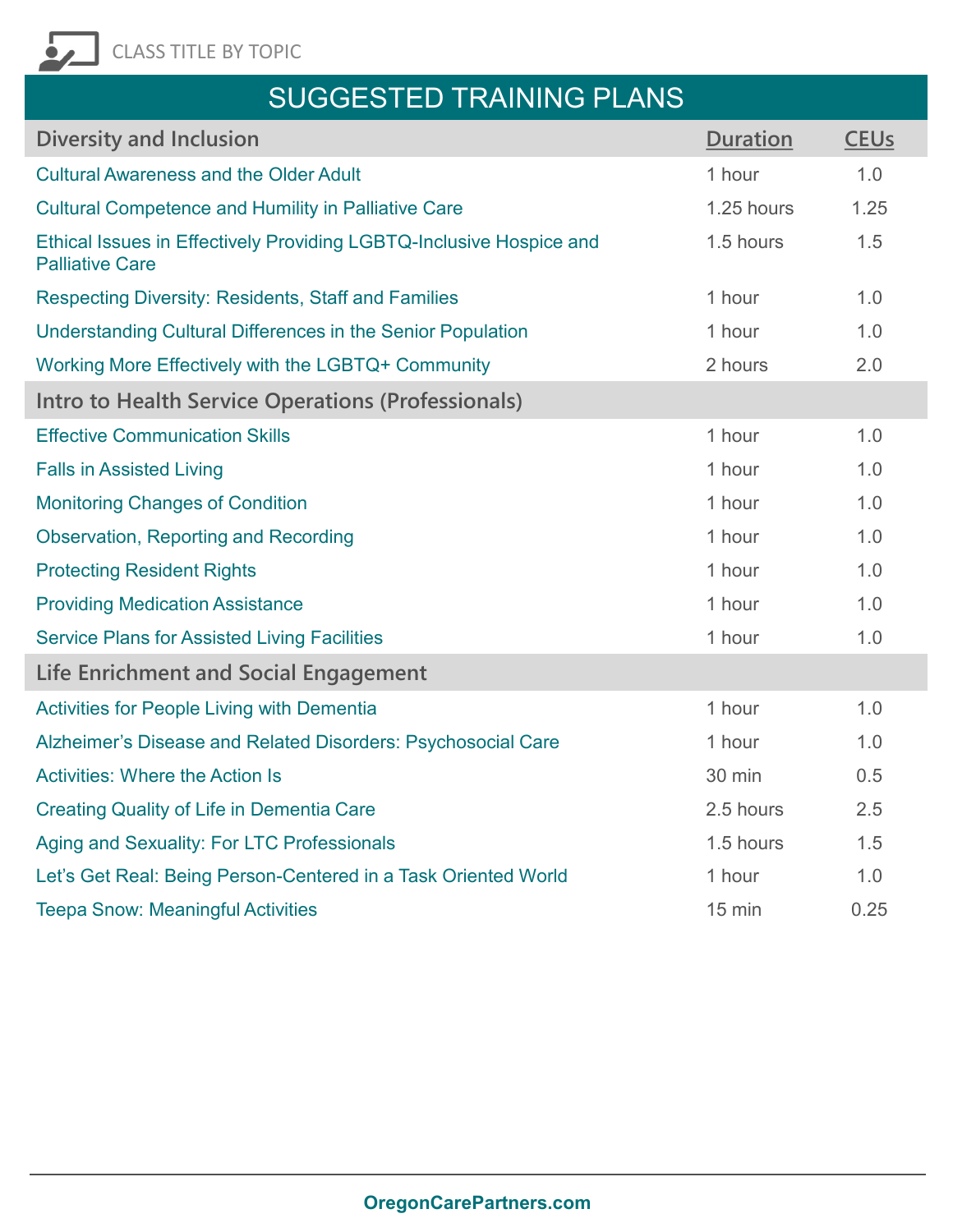### SUGGESTED TRAINING PLANS

| <b>SUGGESTED TRAINING PLANS</b>                                          |            | CLASS TITLE BY TOPIC   |
|--------------------------------------------------------------------------|------------|------------------------|
|                                                                          |            |                        |
| <b>Mental Health Care for Older Adults</b>                               | Duration   | <b>CEU<sub>s</sub></b> |
| <b>Depression and Suicide in Older Adults</b>                            | 1 hour     | 1.0                    |
| Let's Get Real: Being Person-Centered in a Task Oriented World           | 1 hour     | 1.0                    |
| <b>Older Adults and Behavioral Health Issues</b>                         | 1.5 hours  | 1.5                    |
| <b>Psychosocial Issues</b>                                               | 1 hour     | 1.0                    |
| <b>Substance Use Disorders and Treatment</b>                             | 1 hour     | 1.0                    |
| <b>About Trauma-Informed Care</b>                                        | 1 hour     | 1.0                    |
| <b>Understanding Mental Illness</b>                                      | 30 min     | 0.50                   |
| <b>Medication Management for Unlicensed Med Techs</b><br>(Professionals) |            |                        |
| <b>Be There: People Come First</b>                                       | 1 hour     | 1.0                    |
| <b>Documenting Medications</b>                                           | 1 hour     | 1.0                    |
| <b>Falls in Assisted Living</b>                                          | 1 hour     | 1.0                    |
| Introduction to Person-Centered Care in Assisted Living                  | 1 hour     | 1.0                    |
| <b>Providing Medication Assistance</b>                                   | 1 hour     | 1.0                    |
| <b>Safely Monitoring the Medication</b>                                  | 1 hour     | 1.0                    |
| <b>Quality of Life for Older Adults</b>                                  |            |                        |
| Assessing and Managing Pain                                              | 1 hour     | 1.0                    |
| <b>Creating Quality of Life in Dementia Care</b>                         | 2.5 hours  | 2.5                    |
| Aging and Sexuality: For LTC Professionals                               | 1.5 hours  | 1.5                    |
| <b>Exercise and Fall Prevention in Seniors</b>                           | 1 hour     | 1.0                    |
| Health Insurance Portability and Accountability Act and Client Rights    | 1 hour     | 1.0                    |
| Let's Get Real: Being Person-Centered in a Task Oriented World           | 1 hour     | 1.0                    |
| <b>Managing Nutritional Status - Malnutrition and Dehydration</b>        | 1 hour     | 1.0                    |
| Palliative vs. Hospice Care                                              | 1.25 hours | 1.25                   |
| <b>Encouraging Client Independence</b>                                   | 1 hour     | 1.0                    |
| <b>Sexuality and Dementia</b>                                            | 1 hour     | 1.0                    |